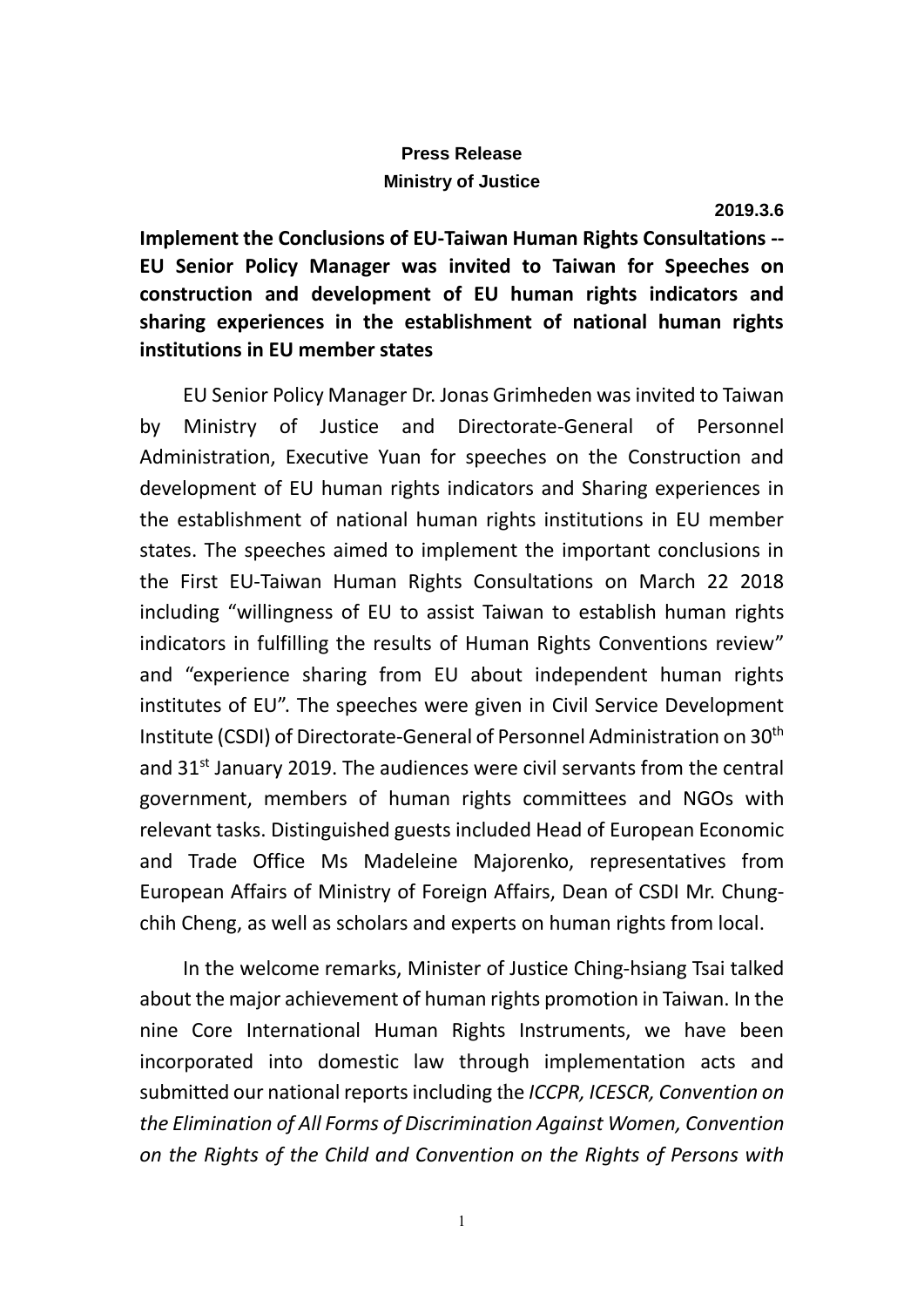*Disabilities*. International review mechanism regarding to the reports have been established respectively. In the mechanism, the human rights promotion in Taiwan is examined by the international standard with advices from international human rights experts to the status quo of human rights in Taiwan. This innovative and unique review mechanism of national reports will be introduced in the second EU-Taiwan Human Rights Consultations this year (2019) as the prominent accomplishment of human rights development in Taiwan.

Minister Tsai also stressed that Ministry of Justice is tirelessly working on the amendment of the same-sex marriage issue, which is highly concerned by the public. He also called for more understanding and acceptance regarding the protection of human rights so as to keep the criteria improving. In his conclusion Minister Tsai explained that in developing and constructing national human rights indicators, Taiwan is still exploring and would be benefited from experience of other countries. He therefore expressed his appreciation to Dr. Jonas for sharing his valuable knowledge on EU's experience for a better understanding of human rights indicators.

Head of European Economic and Trade Office Ms Majorenko pointed out in her remarks that Taiwan and EU are companions on the same path towards human rights and share same values on liberty, democracy and law. Over the past decade, EU has had much communication and discussion on issues of human rights with Taiwanese civil officers, legislative authorities and NGOs for the purpose of improving human rights protection in Taiwan. She believed that Taiwan has become a role model in East Asia and achieved great recognition.

Ms Majorenko further stated her appeal for more advancement in human rights protection in both Taiwan and Europe. She looked forward to the continued exchange and share of experience in the second Human Rights Consultations this March in Brussels and in the future, as well as the realization of all the conclusions to preserve human dignity. She encouraged and invited all participants to practice human rights protection in public affairs.

2